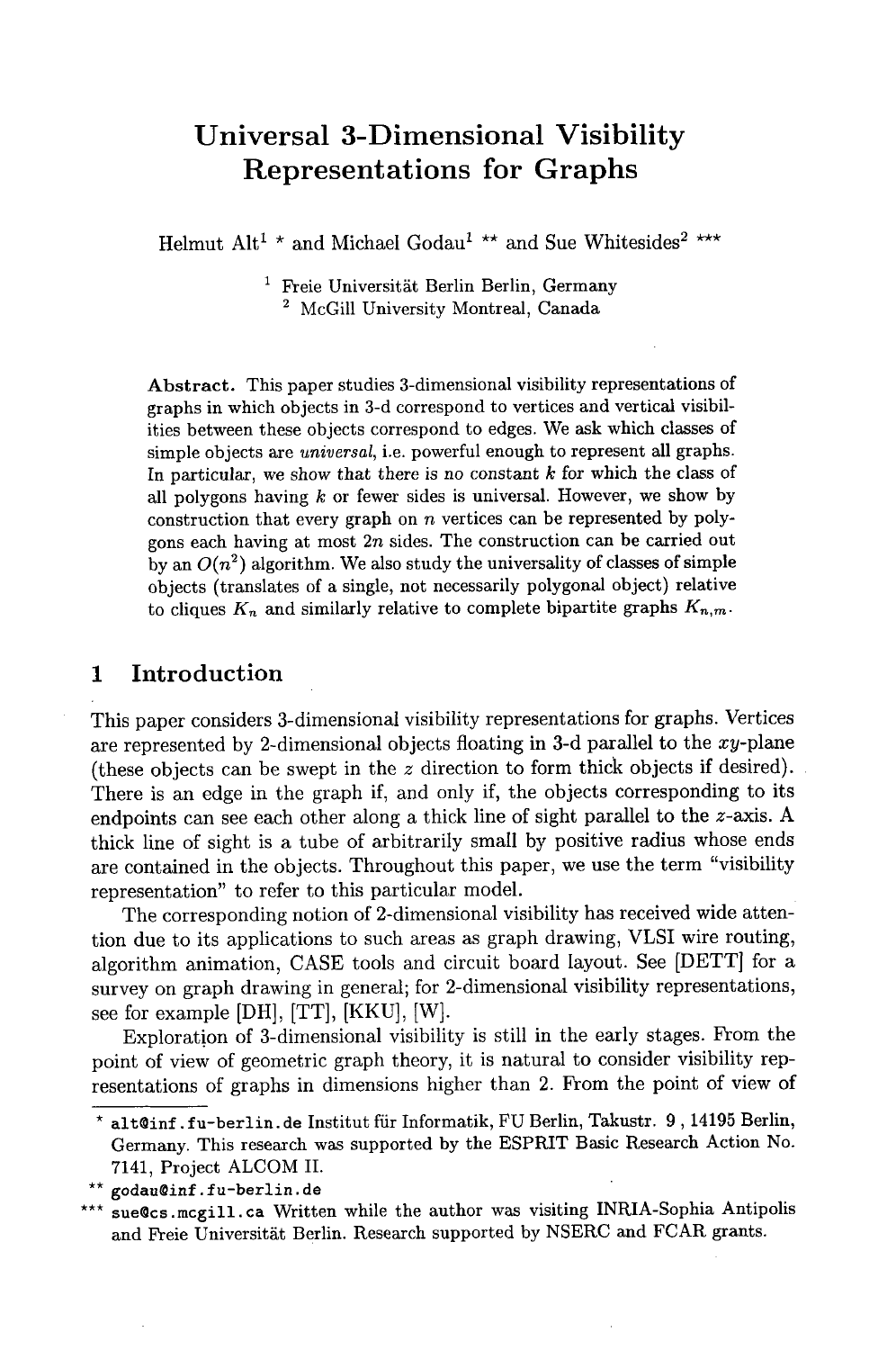visualization of graphs, it is basic to ask whether 3-dimensional representations give useful visualizations. For a 3-dimensional representation to be useful for visualization, it should be powerful enough to represent all graphs, or at least basic kinds of graphs. This motivates us to ask which classes of objects are *universal,* i.e., can give visibility representations for all graphs, or all graphs of a given kind?

The visibility representation considered in this paper has also been studied in  $[BEF+]$  (an abstract was presented at GD'92), in  $[Rom]$ , and in  $[FHW]$ . In these papers, the objects representing vertices are axis-aligned rectangles, or disks, and the properties of graphs that can be represented by these objects are studied. By contrast, this paper begins with families of graphs (all graphs, or all graphs of a specific kind), and explores simple ways to represent all graphs in the family.

Section 2 considers which translates of a given, fixed figure are universal for cliques  $K_n$  and complete bipartite graphs  $K_{m,n}$ . Section 3 uses counting arguments based on arrangements to show that no class of polygons having at most some fixed number  $k$  of sides is strong enough to represent all graphs. Section 4 shows that every graph on  $n$  vertices has a visibility representation by polygons each of which has at most  $2n$  sides. These sections also contain additional results not listed here in the introduction.

#### 2 Graphs realizable by translates of a figure

In this section we will investigate which complete and which complete bipartite graphs can be realized as visibility graphs of *translates* of one fixed figure. Here *a figure* is defined as an open bounded set whose boundary is a Jordan-curve. We say that a graph G can be *realized* by a figure F iff G is the visibility graph of translates of F. It will turn out, for example, that with many figures arbitrary complete graphs can be realized whereas each figure can only realize a finite number of stars, i.e. complete bipartite graphs of the form  $K_{1,n}$ .

#### 2.1 Complete graphs

The realization of complete graphs  $K_n$  by translates of special figures like squares and disks has been investigated by Fekete, Houle, and Whitesides [FHW] and by Bose et al. [BEF+]. In [FHW] it was shown that  $K_7$  can be realized by a square, whereas any  $K_n$ ,  $n \geq 8$  cannot. On the other hand, any  $K_n$  can be realized by a disk. We will consider more general figures in the following theorem.

First, we need the following definitions:

A curve C is called *strictly convex*, iff for any two points  $p, q \in C$  the interior of the line segment  $\overline{pq}$  does not intersect C. We say that a figure F has a *local roundness* if there is some open set U such that  $U \cap \partial F$  is a strictly convex curve.

**Theorem 2.1** *a)* Any  $K_n$  can be realized by any nonconvex polygon.

*b)* For any convex polygon P there is an  $n \in \mathbb{N}$  such that no  $K_m, m \geq n$  can *be realized by P.*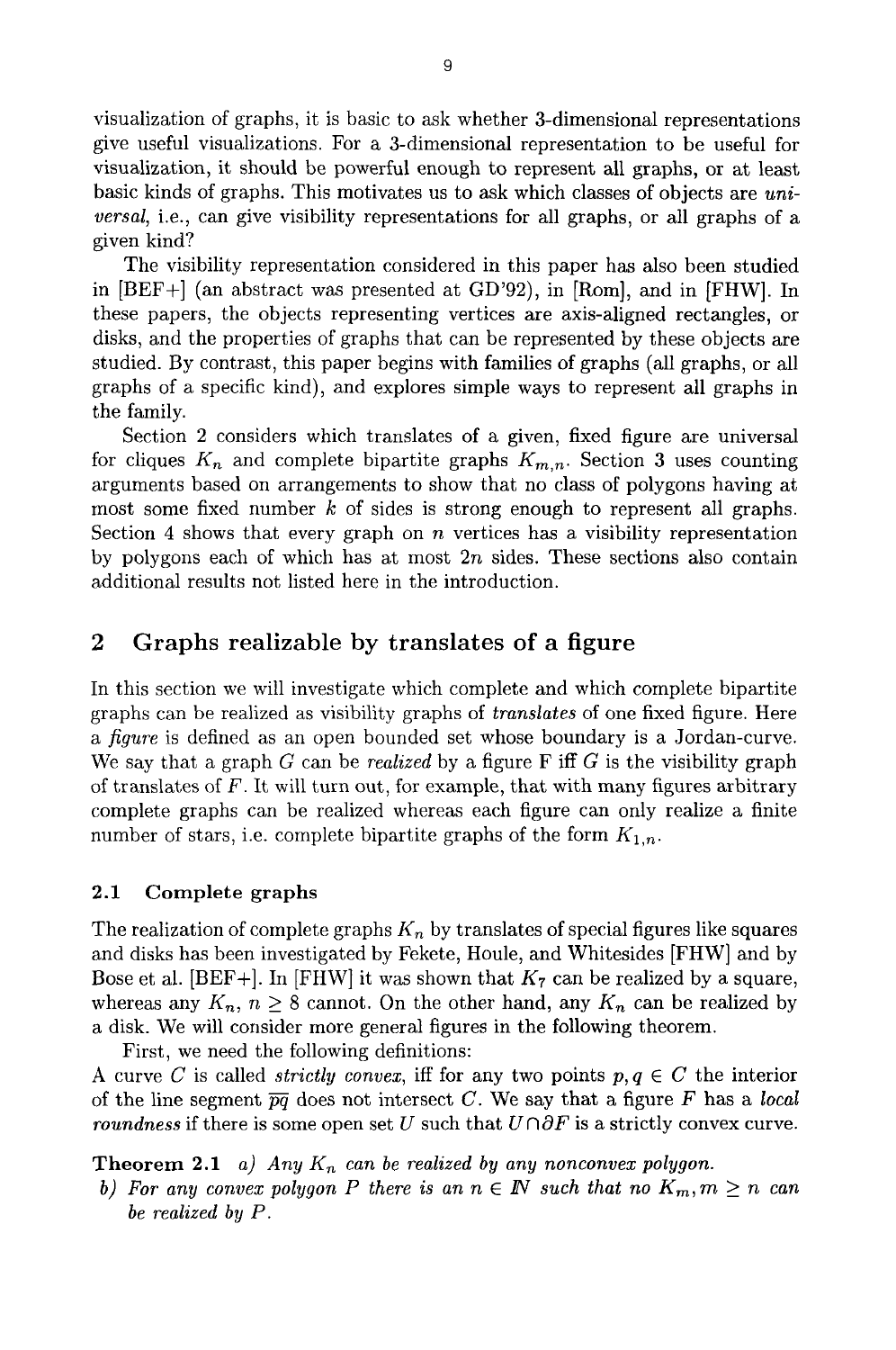- $c)$  To any  $K_n$  there is a convex polygon realizing it.
- *d)* Any figure F with a local roundness can realize any  $K_n$ .

*Proof.* a)We first observe that the figure in Fig.1 can realize any  $K_n$ . If P is a nonconvex polygon then it has at least one nonconvex vertex. Arranging copies of P in a neighborhood of this vertex as in Fig. 1 realizes any  $K_n$ . b)(Sketch)

Let  $P_1, \ldots, P_k$  be a sequence of (projections of) translates of a convex n-gon ordered by increasing z-coordinates,  $e_1, \ldots, e_k$  the corresponding translates of one edge, and  $H_i$  the halfplane bounded by the straight line through  $e_i$  which contains  $P_i$ ,  $i = 1, ..., k$ . We define a linear order on  $e_1, ..., e_k$  (more precisely, on the set of lines passing through them) by:  $e_i \le e_j \iff H_i \supseteq H_j$ . By geometric considerations it can be shown:

**Claim:** If  $P_1, P_2, P_3$  are translates of a convex polygon realizing  $K_3$ , then not all sequences  $e_1, e_2, e_3$  of translates of one edge can be monotone in the above order.

For example in Fig. 2  $e_1, e_2, e_3$  is monotone increasing,  $d_1, d_2, d_3$  monotone decreasing, but  $c_1, c_2, c_3$  is not monotone.



Fig. 1. Realization of an arbitrary  $K_n$ with a nonconvex polygon



Fig. 2. Triangles realizing  $K_3$ .

Now let  $f(k) = (k-1)^2 + 1$  for  $k \in \mathbb{N}$  and let for  $n \in \mathbb{N}$  N :=  $f^{(n)}(3)$  (nfold iteration of f; actually  $N = 2^{2^n} + 1$ ). Using an argument from [BEF+] we will show that  $K_N$  cannot be realized by any convex  $n$ -gon. Suppose otherwise and let  $e^1, \ldots, e^n$  be the edges and  $P_1, \ldots, P_N$  the translates of the *n*-gon. Since  $N = (f^{n-1}(3) - 1)^2 + 1$  by the Theorem of Erdös-Szekeres [ES] the sequence  $e_1^1, \ldots, e_N^1$  of translates of edge  $e^1$  has a monotone subsequence of length  $f^{n-1}(3)$ . Considering the corresponding subsequence of polygons it must have a subsequence of length  $f^{n-2}(3)$  where both the  $e^{1}$ - and  $e^{2}$ -sequences are monotone. Iterating this process we would obtain a subsequence of length  $f^{0}(3) := 3$  where all edge-sequences are monotone in contradiction to the claim above, c) follows

from the fact that any  $K_n$  can be realized by disks and any disk can be approximated to arbitrary precision by convex polygons, d) Consider a nondegenerate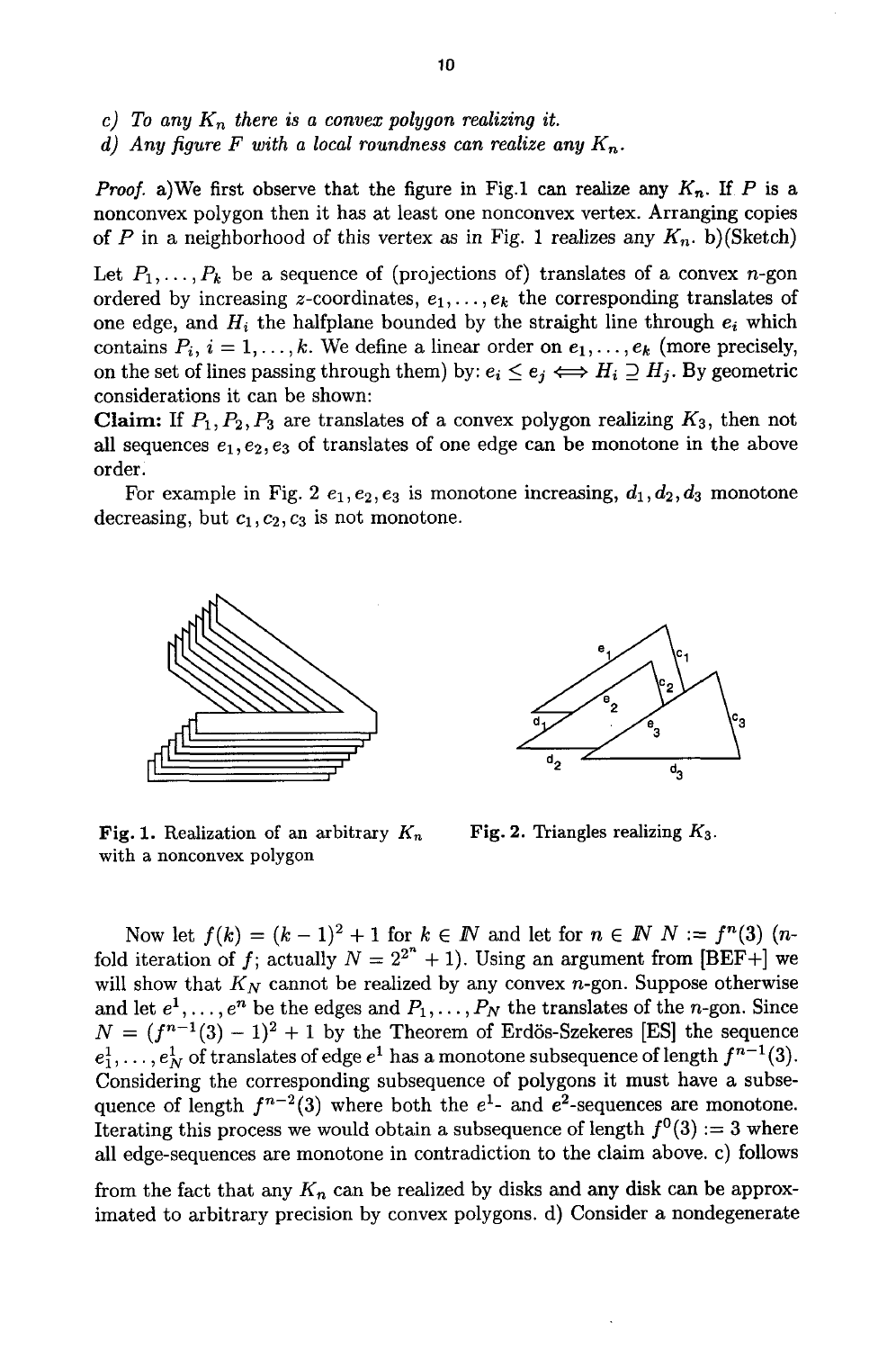segment of *F's* boundary that is strictly convex. We can select a suitable subsegment  $\sigma$  with the following property: If l is the straight line through  $\sigma' s$  endpoints then no line perpendicular to l intersects  $\sigma$  in more than one point. Assume also w.l.o.g. that l is horizontal, so  $\sigma$  looks as in Fig. 3.



Fig. 3. Curve segment  $\sigma$ 

Let S be the convex figure bounded by  $\sigma$  and the line segment between its endpoints. We will show by an inductive construction:

**Claim:** For any  $K_n$  there exists a realization by n translates  $S_1, \ldots, S_n$  of S with the following properties:

- i) Let  $S'_1, \ldots, S'_n$  be the projections of  $S_1, \ldots, S_n$  into the xy-plane. There exists a horizontal straight line  $g$  such that all the horizontal segments of  $S'_1,\ldots, S'_n$  lie strictly below g.
- ii) There is a visibility for any pair  $S_i$ ,  $S_j$ ,  $i \neq j$  strictly above g.
- iii) Let  $s_{ij}$  be the intersection point of  $S_i^{\prime}, S_j^{\prime}$ . For  $i = 1, \ldots, n-1$  some nondegenerate part  $c_i$  of  $S_i$ 's boundary and some part of its interior are visible from  $z = \infty$  in any neighborhood of  $s_{i,n}$ .
- iv) The z-coordinate of  $S_i$  is i for  $i = 1, \ldots, n$ .

The claim is obviously true for  $n = 1$ .

Suppose now by inductive hypothesis that we positioned  $S_1, \ldots, S_n$  satisfying the claim. We choose some point p on the boundary of  $S_n$  to the right of all  $s_{1,n},\ldots,s_{n-1,n}$  as intersection point  $s_{n+1,n}$  (see Fig. 4). Now we position  $S_{n+1}$ in the plane  $z = n + 1$  as follows:

First we put it exactly over  $S_n$ . Then we move it upwards slightly so that i) is still correct. Then it is moved to the left until it intersects  $S_n$  in p (see Fig. 4). The total motion can be made arbitrarily small, in fact, small enough so that iii) is still satisfied, ii) is satisfied by part iii) of the inductive hypothesis since  $s_{n+1}$  covers all points  $s_{1,n} \ldots s_{n-1,n}$ .

#### **2.2 Complete Bipartite Graphs**

[BEF+] considers the realization of complete bipartite graphs by unit disks and unit squares. It is shown that  $K_{2,3}$  and  $K_{3,3}$  can be realized but  $K_{j,3}$ ,  $j \geq 4$ cannot. Here we will consider translates of more general convex objects and in particular the realization of stars  $K_{1,n}$ . In fact, we will show: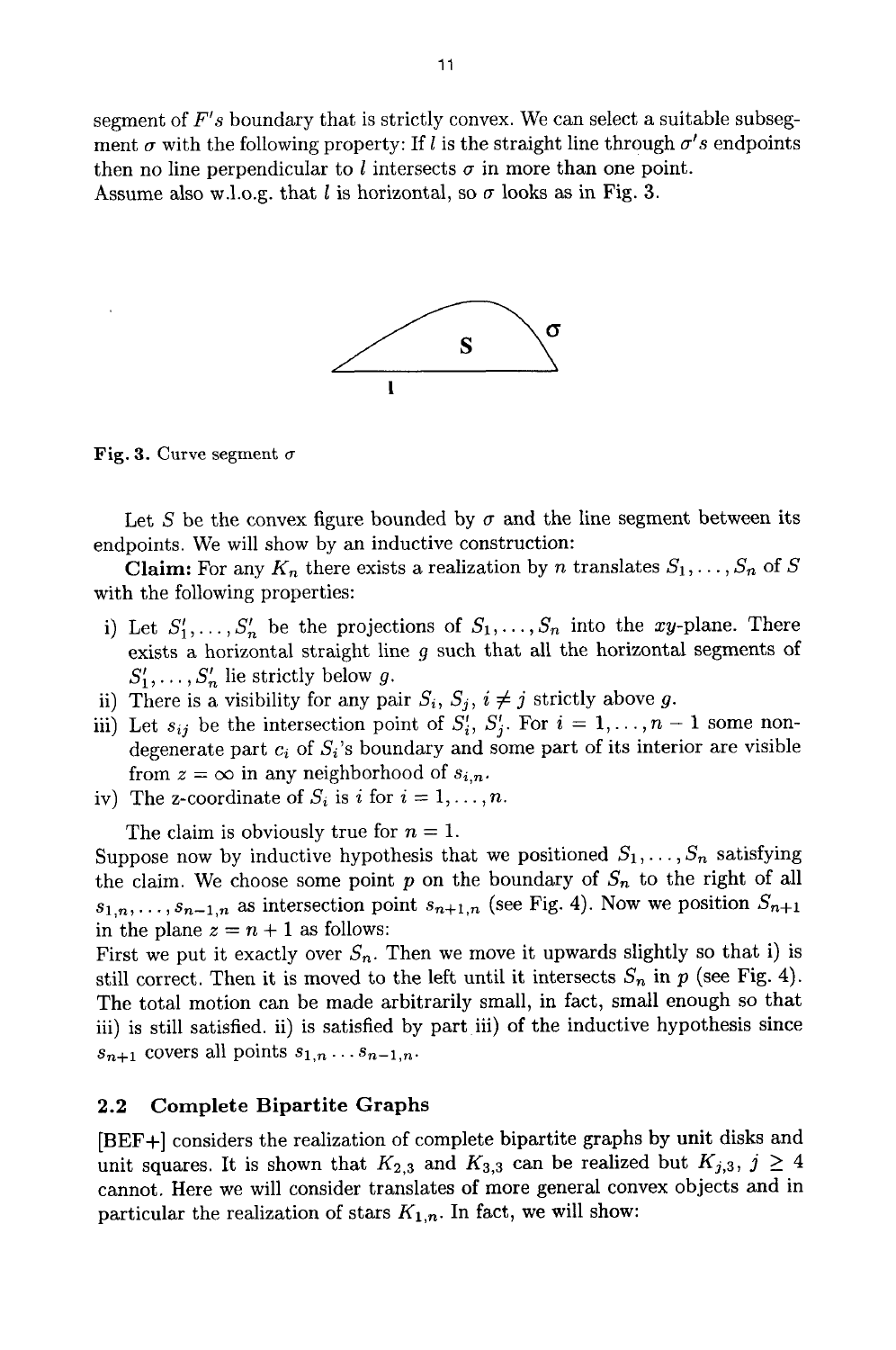

Fig. 4. Construction of *\$7.* 

**Theorem 2.2** *a)*  $K_{1,5}$  *but no*  $K_{1,n}$ ,  $n \geq 6$  *can be realized with parallelograms.* 

- *b)* If B is a strictly convex body  $K_{1,6}$  but no  $K_{1,n}$ ,  $n \geq 7$  can be realized by B.
- *c)* To any figure F there exists an  $n \in \mathbb{N}$  such that for all  $k \in \mathbb{N}$ ,  $k \ge n$   $K_{1,k}$ *is not realizable by F.*
- *d)* To any  $K_{n,m}$  there exists a quadrilateral realizing it.

*Proof.* a) A realization of  $K_{1,5}$  by parallelograms is quite straightforward.  $K_{1,n}$  $n \geq 6$  is not possible since one parallelogram cannot intersect 5 or more disjoint parallelograms of the same size.b) (Sketch) Here we use some results from con-

vexity theory obtained by Hadwiger [H] and Griinbaum [G]. In fact, they showed that at most 8 translates of a convex body  $B$  in two dimensions can touch  $B$ without intersecting it or each other. The number 8 is only achieved by parallelograms, otherwise it is 6. For strictly convex bodies we observe that the tangent rays from B separating two neighboring touching translates all point into different directions and their slopes form a strictly monotone sequence (see Figure 5). From this it is possible to conclude that if one of the translates is removed one can distribute the others so that they still touch  $B$  but not each other any more. Then they can be pushed slightly inward B and we have a realization of  $K_{1,5}$ . Placing another copy on the other side exactly over B gives a realization of  $K_{1,6}$ .

The impossibility of  $K_{1,7}$  is derived with similar arguments from the fact that no  $6$  translates of  $B$  can intersect  $B$  without intersecting each other (see [G]).c) Consider a realization of  $K_{1,n}$  and its projection onto the xy-plane.

Then no point of the plane can be covered by the projections of more than three of the figures. Furthermore the figure representing the center of the star must be intersected by all others, so all projections must lie within in a circle whose diameter is at most three times the diameter of  $F$ . These two properties imply that the number of figures is limited.d) The construction is shown in Fig. 6.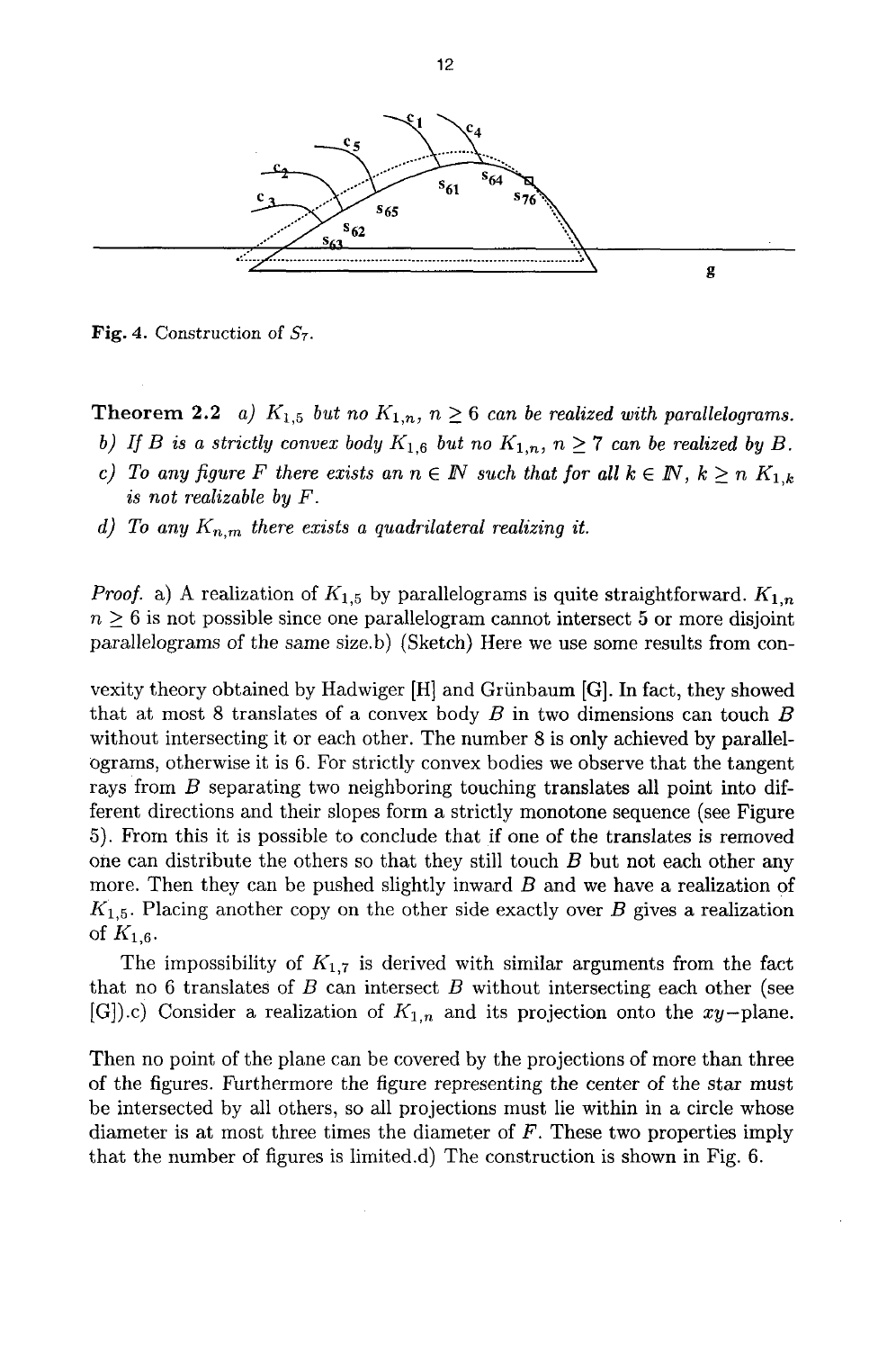

Fig. 5. B touched by 6 of its translates.



Fig. 6. Realization of  $K_{4,5}$  by quadrilaterals

## 3 An upper bound on the number of graphs representable by k-gons

In this section we will show that not each graph has a visibility representation by k-gons for some fixed  $k \in \mathbb{N}$ . In fact, we will even see that in order to represent all graphs with *n* vertices by polygons, some of those must have more than  $\lfloor \frac{\alpha n}{\log n} \rfloor$ vertices for some constant  $\alpha > 0$ .

**Definition 1.** A graph is said to be  $k$ -representable iff there is a visibility representation with (not necessarily convex) simple polygons each having at most k vertices.

The interesting fact that for every k there is a graph which is not  $k$ representable follows from the following theorem.

**Theorem 2.** *There is an*  $\alpha > 0$  *and there are graphs*  $G_2, G_3, G_4, ..., G_n, ...$  *such that*  $G_n$  *has n vertices and is not*  $\lfloor \frac{\alpha n}{\log n} \rfloor$ -representable.

The theorem follows quite easily from the following lemma.

**Lemma 3.** *There is a*  $\beta$  *such that for all n,k there can be at most*  $2^{\beta n k \log(nk)}$ *many graphs with a fixed vertex set*  $V = \{v_1, ..., v_n\}$  which are k-representable.

*Proof.* We consider an arbitrary k-representable graph  $G = (V, E)$  with  $V =$  $\{v_1, ..., v_n\}$ . Obviously, if G is k-representable then there exists a representation by polygons  $P_1, ..., P_n$  parallel to the  $xy$ -plane with at most k edges each. Without loss of generality we can assume that  $P_i$  has z-coordinate i for  $i = 1, ..., n$ .

Consider the projections of all the polygons into the xy-plane. Extend each edge s of each polygon to a line  $l_s$ , obtaining a family  $\mathcal L$  of at most  $m := nk$ not necessarily distinct straight lines. Each edge  $s$  and, thus, each line  $l_s$  can be oriented by the convention that the polygon lies, say, left of s. Now, G can be uniquely identified by the information in the following items.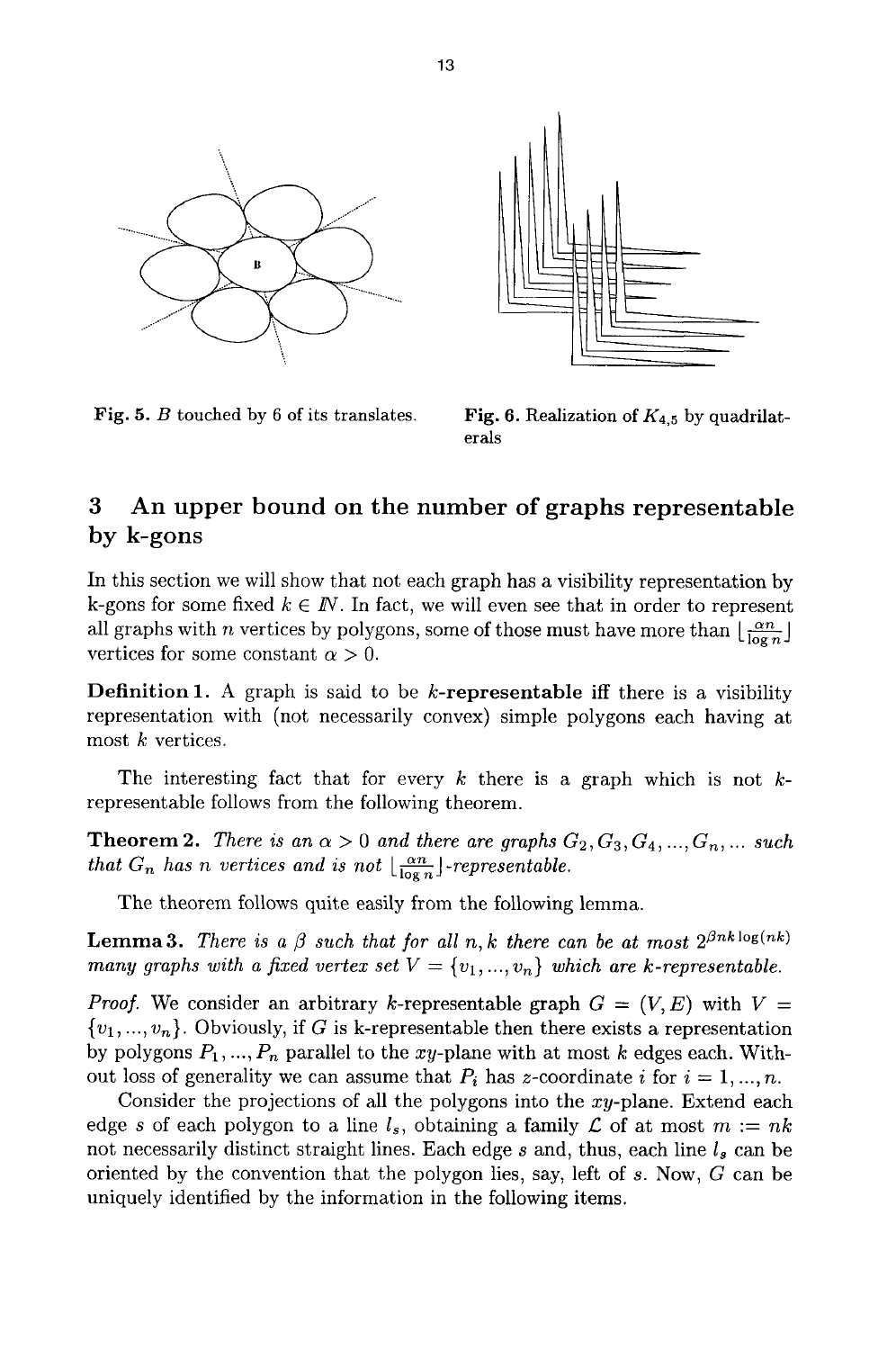- 1. the *arrangement* of the lines in  $\mathcal{L}$ .
- 2. Each polygon  $P_i$ ,  $i = 1, ..., n$  is identified by the description of a counterclockwise tour around its boundary. In particular, the starting point s is given by a line  $l \in \mathcal{L}$  containing it and a number  $n_0 \leq m$  meaning that s is the  $n_0$ th intersection point when traversing  $l$  in direction of its orientation. Then a sequence of at most k numbers  $n_1, ..., n_r \in \{1, ..., m\}$  is given, meaning that the tour starts at s, goes straight on  $l$  for  $n_1$  intersections, then turns into the oriented line crossing there, goes straight for  $n_2$  intersections, etc. Clearly, this describes a tour within the arrangement.

Cleary, the information in the above items uniquely identifies the pairwise intersections of the projections of the polygons into the  $xy$ -plane. This together with the convention that  $P_i$  has z-coordinate equal to i makes it possible to determine all visibilities, and hence G itself.

It remains to count the number of different possibilities for the data in the above items:

- 1. As is well known (see [A]) the number of different arrangements of m oriented straight lines is at most  $2^{\beta_1 m \log m}$  for some constant  $\beta_1 > 0$ .
- 2. For each polygon there are  $m$  possibilities for the starting line  $l$ , and at most m possibilities for each number  $n_0, ..., n_r$ ,  $r \leq k$ . So the number of possibilities per polygon is bounded by  $m^{k+2}$ . Altogether, the number of possibilities is at most  $m^{(k+2)n}$ , which is at most  $2^{\beta_2 m \log m}$  for some constant  $\beta_2 > 0$ .

Multiplying the upper bounds in 1 and 2 gives the desired total upper bound of  $2^{\beta m \log m}$  where  $\beta = \beta_1 + \beta_2$ .

Since there are exactly  $2^{n \choose 2}$  graphs with vertex set V there are at least  $2^{n \choose 2}/n!$ (pairwise nonisomorphic) graphs with *n* vertices which is more than  $2^{\delta n^2}$  for some  $\delta > 0$ . Theorem 2 follows from this lower bound and Lemma 3.

On the other hand, every graph with n vertices is  $(2n + 1)$ -representable, which will be shown in the next section.

#### 4 The Construction

This section gives a general construction which produces for any graph  $G =$  $(V, E)$  a 3-dimensional visibility representation for G. The construction can be carried out in a straight-forward manner by an algorithm that runs in  $O(n^2)$ time, where n is the number of vertices of  $G$ . Each vertex is represented by a polygon of *O(n)* sides (the polygons may differ in shape).

If desired, the basic construction can be modified easily and with the same time complexity to produce convex polygonal (or polyhedral) pieces. Furthermore, these pieces can be made to have all vertex angles of at least  $\pi/6$ . By using the technique of [CDR], it is also possible to implement the algorithm in  $O(n^2)$  time with respect to a Turing machine model of computation.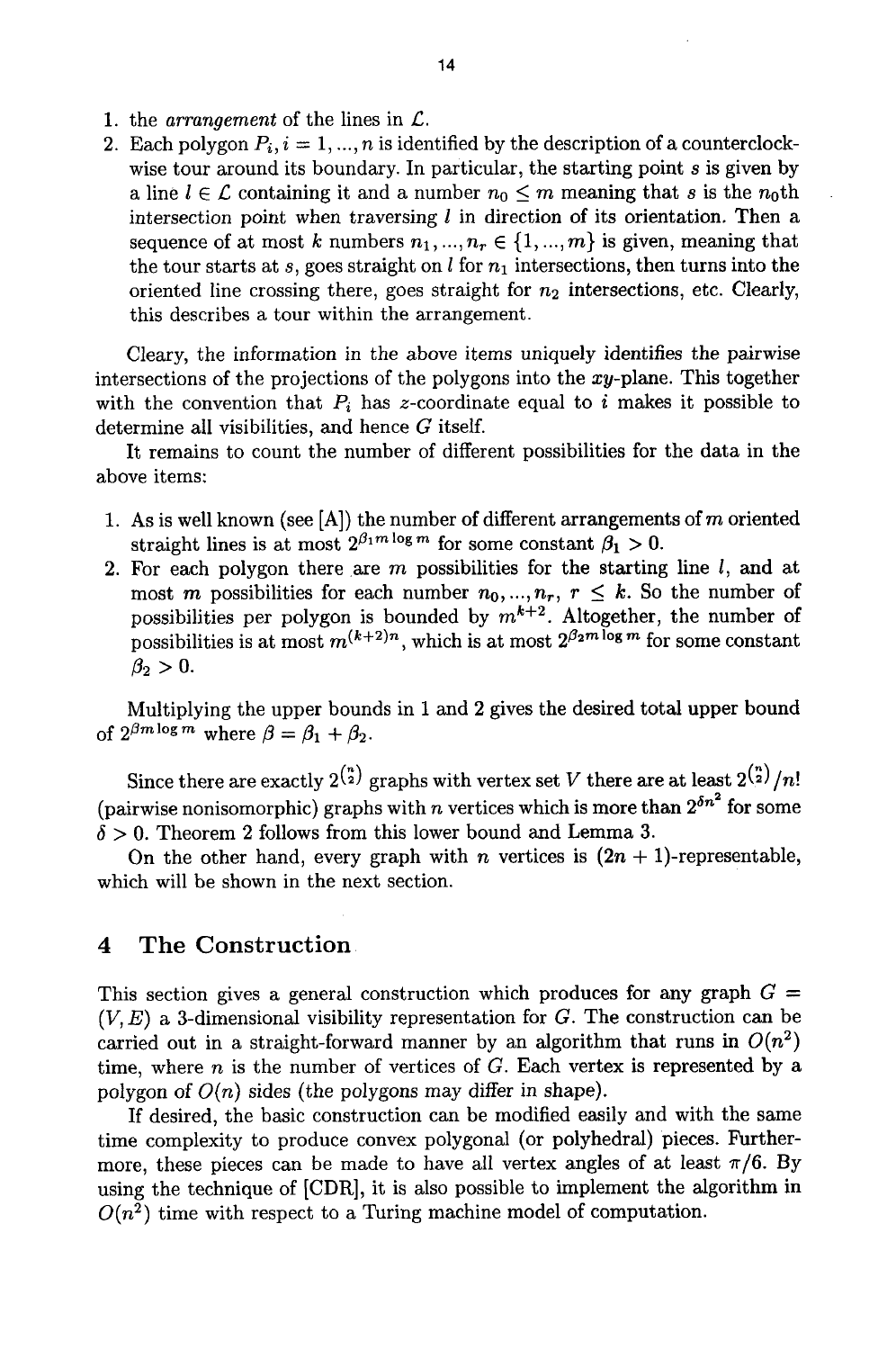#### 4.1 The Basic Pieces

Let  $W$  denote a regular, convex  $2n$ -gon centered at the origin  $O$ , and let  $w_1, w_2, \ldots w_{2n}$  denote the locations of its vertices. We use W to define the basic pieces representing the vertices of  $G$ . For this purpose, let  $X$  denote a regular, convex  $n$ -gon with vertices located at the odd-indexed vertices of  $W$ . Imagine adding triangular "tabs" to X to obtain W as follows. Call edge  $w_{2i-1}, w_{2i+1}$  of *X tab position i,* and for each i from 1 to n, add a triangle whose vertices are  $w_{2i-1}, w_{2i}, w_{2i+1}$  to X at tab position i. W is X together with its tabs (see Fig. 7).

The pieces of our construction are obtained from  $X$  in a similar way, except that the tabs may vary in size. The construction may attach to tab position  $i$ of X a tab  $T_i$  with vertices  $w_{2i-1}, t_i, w_{2i+1}$ . Vertex  $t_i$  is called the *tab vertex* of  $T_i$ . In general,  $T_i$  lies inside the corresponding tab on W, with vertex  $t_i$  lying on the radial line through  $O$  and  $w_{2i}$ .



Fig. 7. Regular *n*-gon X for  $n = 4$  tabs.

Definition 4. Let *P2i* denote the point of intersection of the radial line through O and  $w_{2i}$  with the line through  $w_{2i-1}$  and  $w_{2i+1}$ . The *size*  $s_i$  of tab  $T_i$  is defined by  $s_i = nd(t_i, p_{2i})/d(w_{2i}, p_{2i}).$ 

A tab of full size *n* has its tab vertex  $t_i$  positioned at  $w_{2i}$ .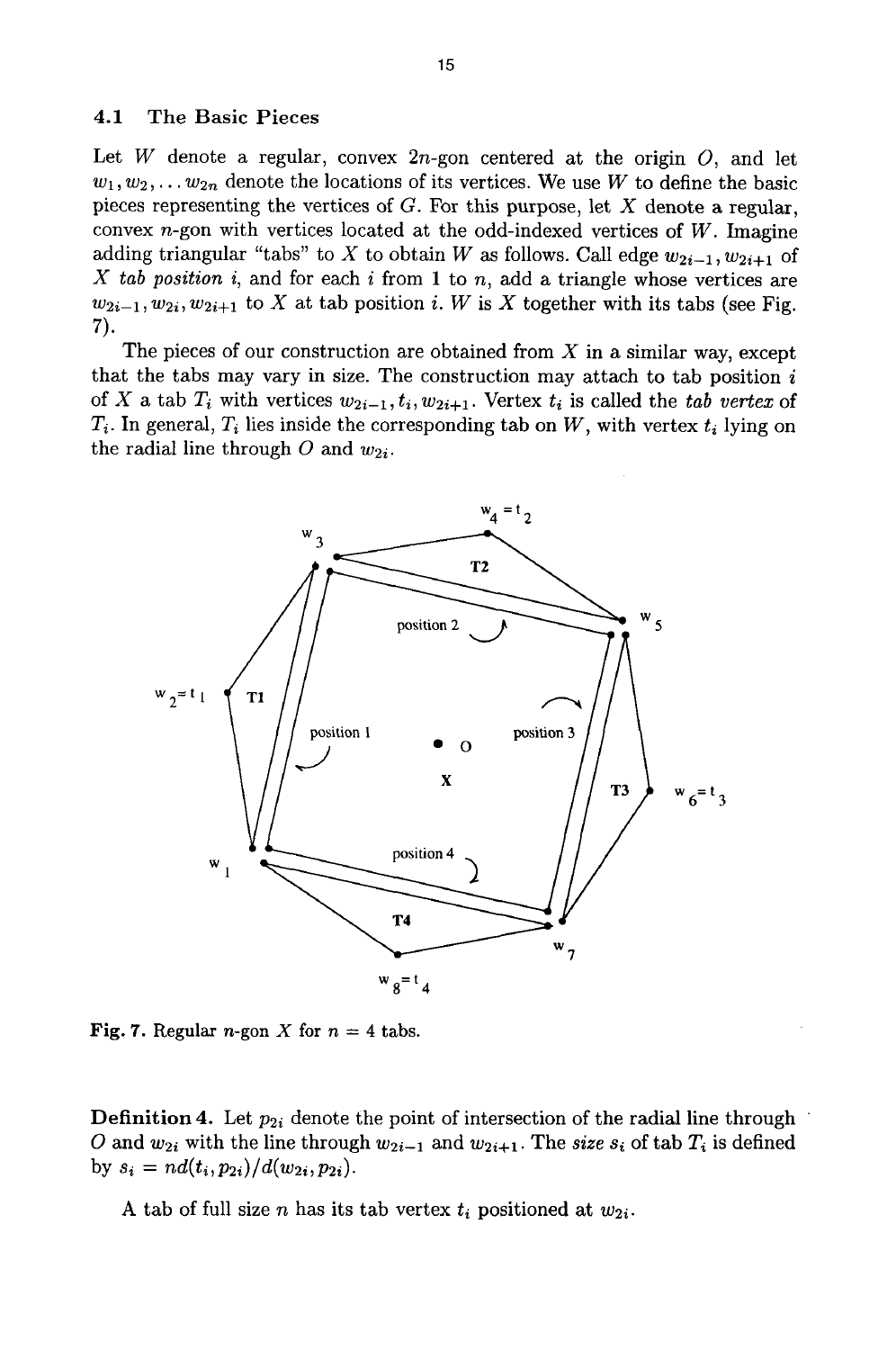We depth first search  $G$ , assigning to each vertex a number i indicating the order in which the search discovers the vertex. The *i*<sup>th</sup> vertex discovered is represented by a polygon  $P_i$  consisting of a wedge-shaped portion of X with tabs of various sizes adjoined. See Fig. 8.



Fig. 8. Piece  $P_i$ .

The bounding wedge of  $P_i$  is defined by two radial segments emanating from O, one to  $w_{2i-1}$  and the other to  $w_{2(i+n_i)+1}$ , for some  $n_i \geq 0$  to be determined. Between these radial segments, X has  $1 + n_i$  tab positions. Each piece  $P_i$  has a tab of full size n at its lowest indexed tab position, i.e., at position i. Hence  $P_i$ has a tab vertex  $t_i(P_i) = w_{2i}$ . For  $i < j \leq i + n_i$ , the existence and location of the tab vertex  $t_i(P_i)$  of tab  $T_i(P_i)$  depends on the size  $s_j(P_i)$  assigned to tab  $T_i(P_i)$ .

The idea behind the construction is as follows. Realize a depth first search tree for  $G$  by polygonal pieces floating parallel to the  $x, y$ -plane. Arrange these pieces so that the piece  $P(v)$  representing a vertex v lies above the pieces representing vertices in the subtree rooted at v, with the x,y-projection of  $P(v)$ containing exactly the projections of the pieces  $P(w)$  for which w belongs to the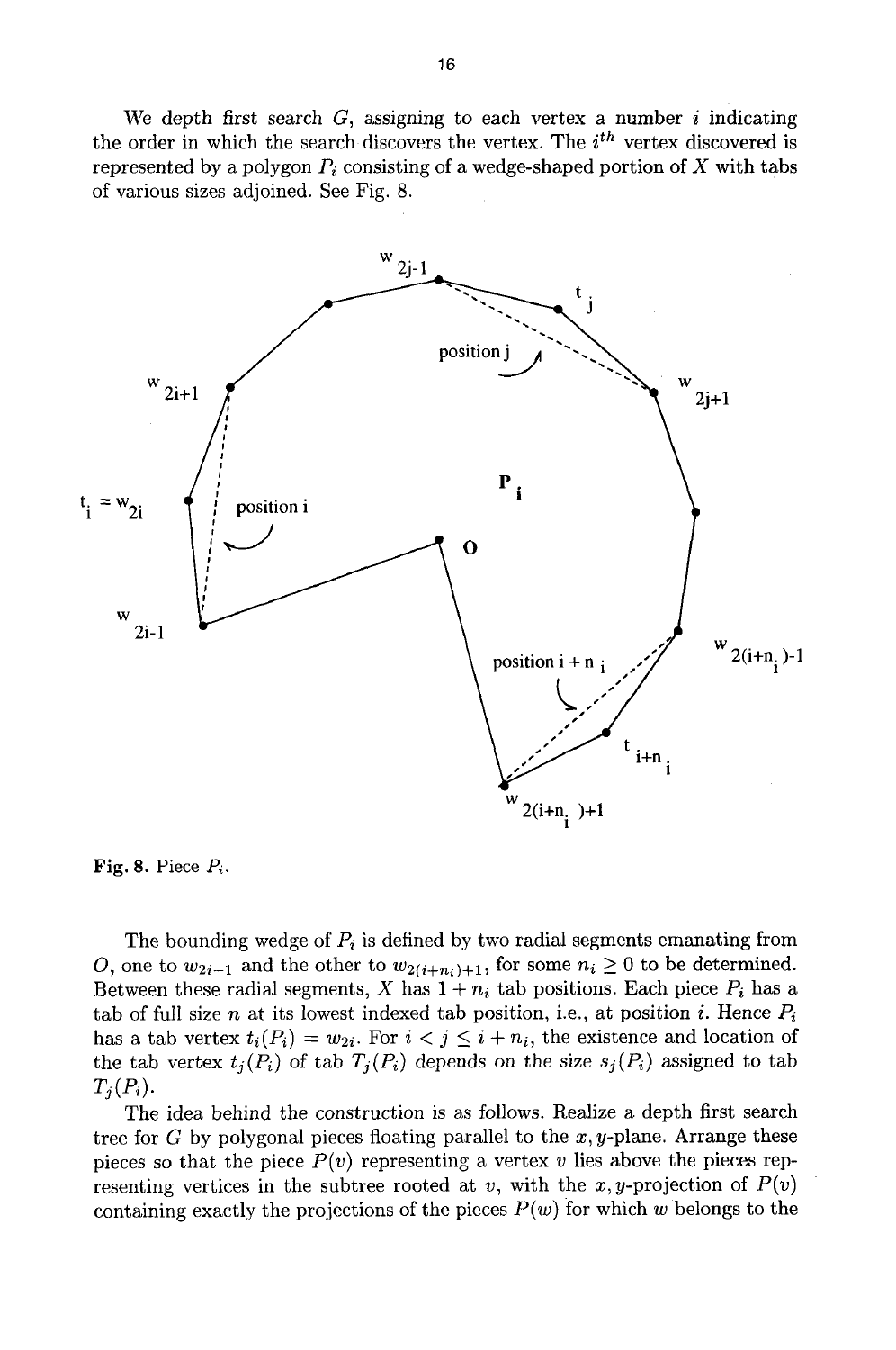subtree rooted at  $v$ . Thus each piece has the possibility of seeing its ancestors and descendants, but nothing else.

Unless  $G$  itself is a tree, depth first search discovers back edges, i.e., edges of G that do not appear as tree edges in the depth first search tree. A familiar property of depth first search trees for graphs is that each back edge must connect an ancestor, descendant pair in the tree. The purpose of adding tabs of varying sizes is to control which ancestors and descendants see each other.



Fig. 9. Back edges from i and their inverted staircase of tabs.

Suppose the depth first search tree has a back edge between  $i$  and ancestor j of i. Our construction creates a visibility between the tab  $T_i$  of full size n in position i on  $P_i$  and a tab in position i on  $P_i$ . See Fig. 9.

Of course there may be back edges in the tree joining  $i$  to  $k$ , where  $k$  lies on the path from i to its ancestor j. (Consider  $k = b, c, d$  in the figures.) In this case, our construction creates a visibility between the tab in position i on  $P_k$ and the full sized tab in position i on  $P_i$ . Note that the visibility between the tabs in position i on  $P_k$  and  $P_j$  must be blocked if the graph G contains no edge between j and k. Hence, for example, the tabs in position i on  $P_b$  and  $P_j$  must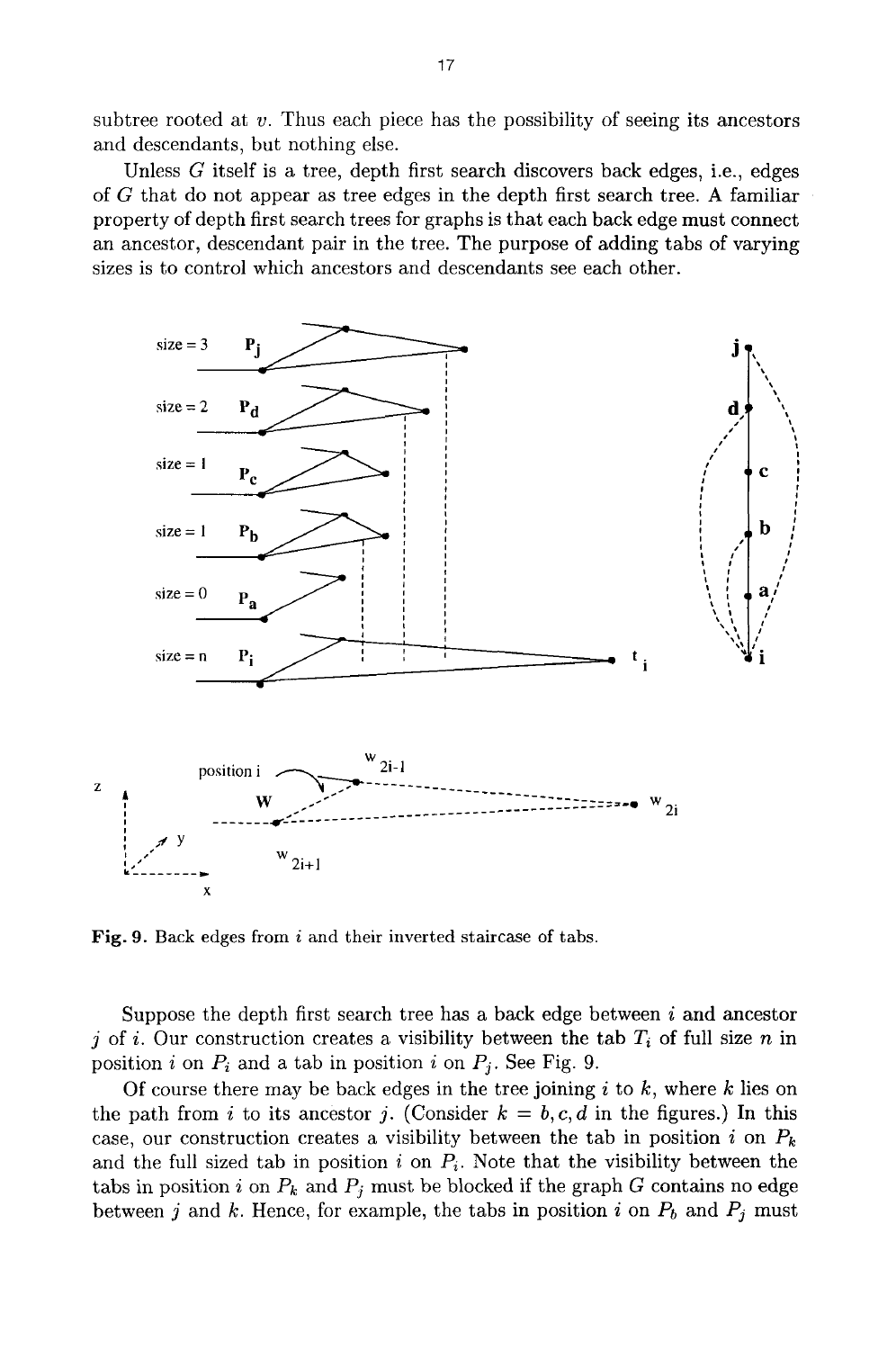be blocked from seeing each other by intervening tabs.

Blocking inappropriate visibilities between tabs is achieved by creating an inverted staircase of tabs above the tab of full size on  $P_i$  and the tab in position i on  $P_i$ . The tab on  $P_i$  has full size n. The tab in position i on the piece immediately above  $P_i$  is assigned size 0, as this piece sees  $P_i$  in any case. The tab on the next piece above  $P_i$  is also assigned size 0 unless there is a back edge from i to the vertex corresponding to this piece; in this case, the tab size is increased to 1. Tab size remains the same or increases with increasing integer  $z$  values. In fact, tab size increases precisely when  $P_i$  and the piece at the z value in question should be mutually visible. Thus the size of the tab in position  $i$  on  $P_i$  is equal to the number of back edges of the form  $i, k$ , where k lies on the path from i to j (possibly  $k = j$ ).

Lemma 5. *Let G be a connected graph. The following assignment of parameters to the piece representing an arbitrary vertex v of G gives a 3-dimensional visibility representation for G:* 

- *v is assigned its depth first search order i;*
- $-$  *the index n<sub>i</sub> of v is set equal to the number of descendants of v in the depth first search tree;*
- *-* the tab  $T_i(P_i)$  in position i on  $P_i$  is assigned size  $s_i(P_i) = n$ ;
- *for*  $i < j \leq i + n_i$  the size  $s_j(P_i)$  of the tab  $T_j(P_i)$  on  $P_i$  at position j is set *equal to the number of nodes on the tree path from j, up to and including i, that receive a back edge from j; and*
- *the z coordinate of*  $P_i$  *is set equal to 1 less than the z coordinate of its parent.*

*Proof.* (Sketch) A well-known property of depth first search ordering is that the descendants of v are numbered with consecutive integers, beginning with  $i + 1$ . Thus  $P_i$  has, in addition to a tab of full size at position i, a tab in position j for  $1 < j \leq i + n_i$ .

It is easy to check that the pieces have disjoint interiors and that  $P_i$  cannot see any  $P_k$  representing a vertex w unless w is either an ancestor or a descendant of v. Clearly,  $P_i$  sees its parent (if any) and all of its children.

Let us check that if the depth first search tree has a back edge from  $v$ , where v is numbered i, to some ancestor u of v, where u is numbered  $k$ , then  $P_i$  and  $P_k$ are mutually visible.  $P_k$  has a tab in position i. This tab aligns with the tab of full size in position i on  $P_i$ . Furthermore, the tab on  $P_k$  has size greater than the intervening tabs in position  $i$ , as the number of back edges from  $i$  on the path from  $i$  to k is at least one greater than the number of back edges on the path from i to k, up to but not including k. Hence  $P_i$  and  $P_k$  have a line of visibility between their tabs at position i. Thus all back edges are represented.

It can also be checked that no inappropriate visibilities axe present.

It is straightforward to design an algorithm that, by computing tab sizes efficiently, carries out the construction in  $O(n^2)$  time. Summarizing we obtain

Theorem 6. *Every graph on n vertices is 2n-representable. Furthermore, a representation can be constructed in*  $O(n^2)$  *time.*